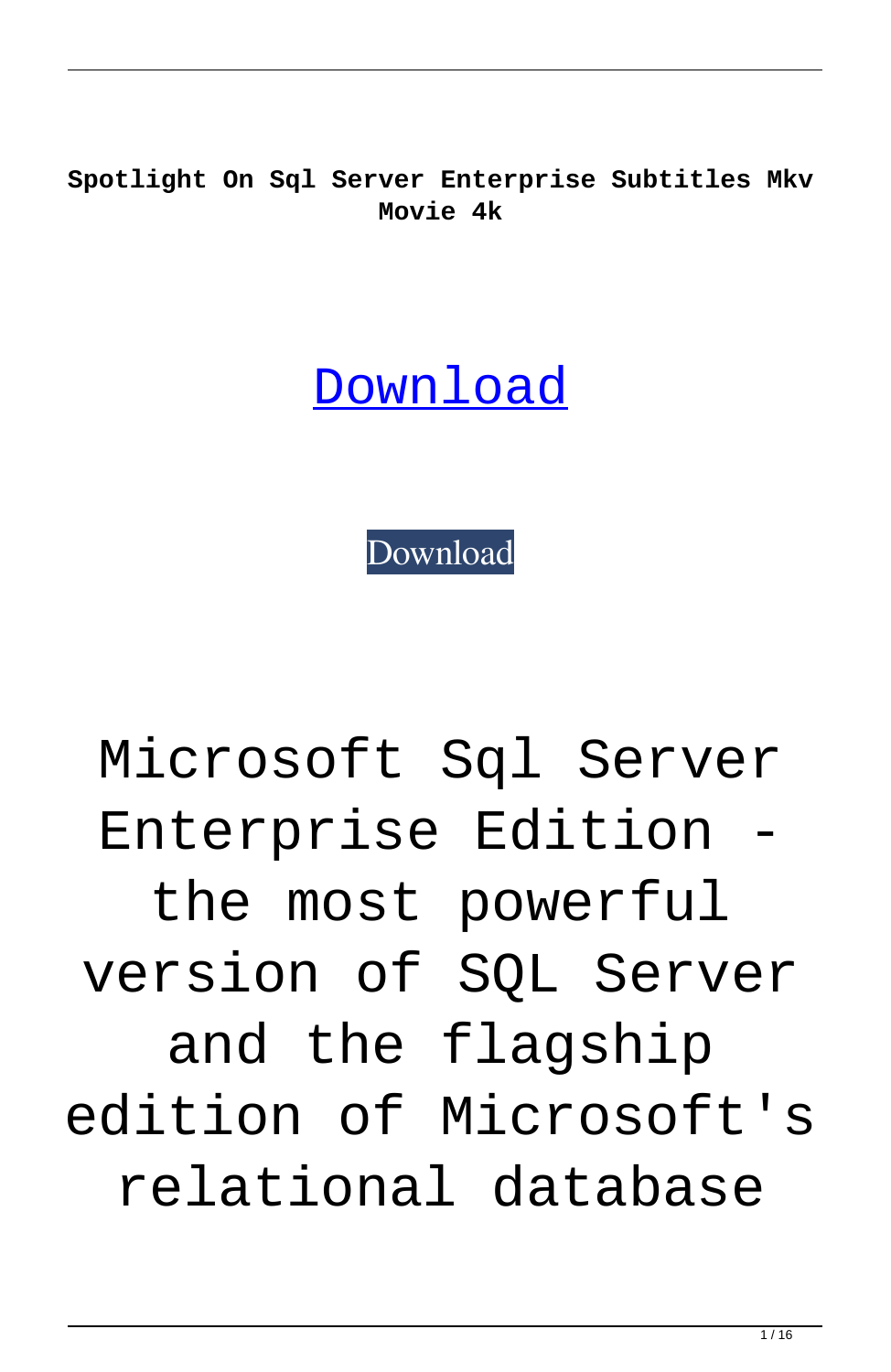management system. Explore the latest features in SQL Server 2016. Built for highperformance and dataintensive computing, SQL Server 2016 delivers faster performance, more flexible management, and enhanced analytics. Microsoft SQL Server Management Studio (SSMS) is the most popular version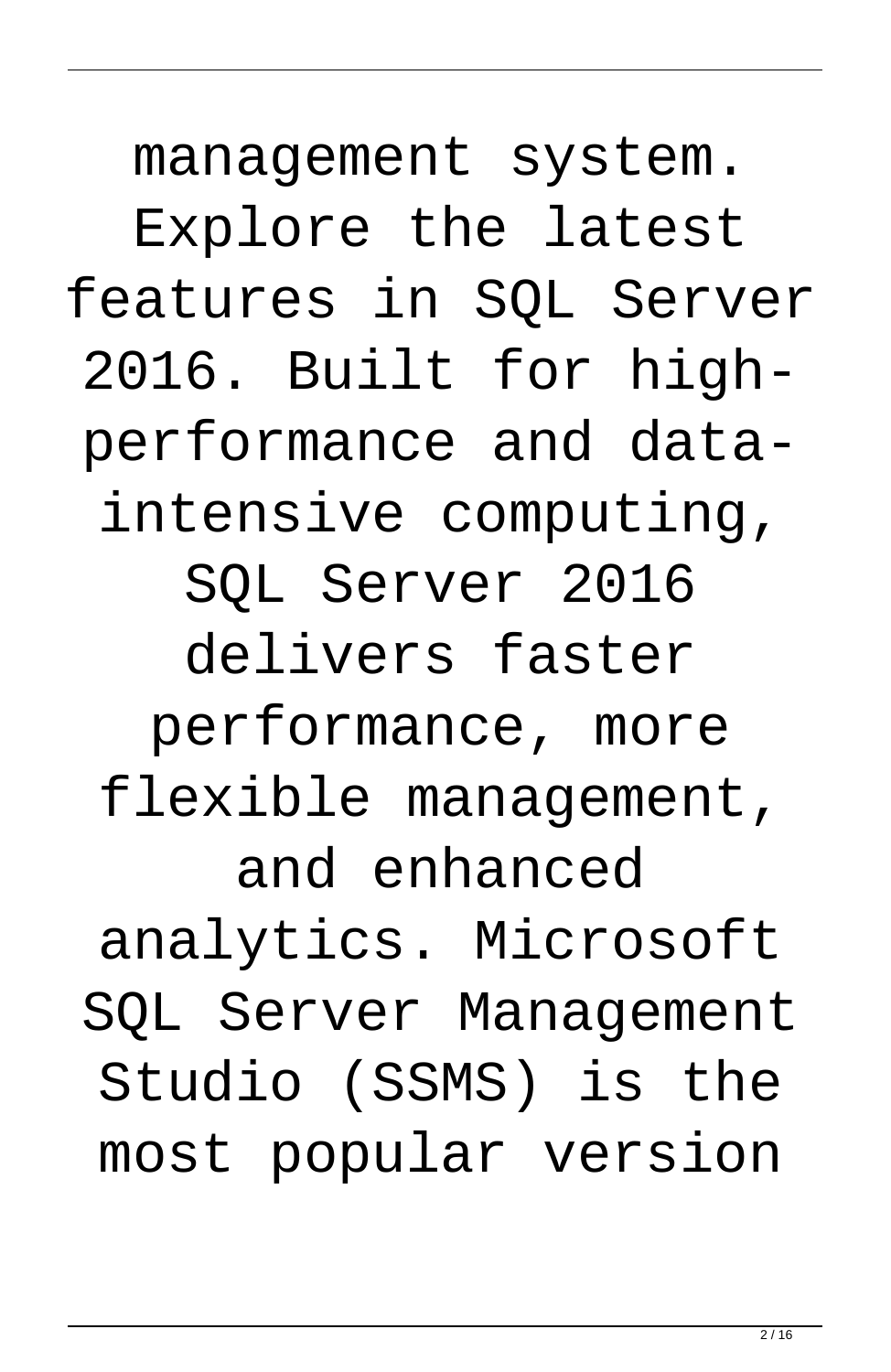of the product that is used to manage and administer SQL Server. The tool was first introduced in 2005 and is developed and maintained by Microsoft. SQL Server Enterprise Edition is the most powerful version of SQL Server and the flagship edition of Microsoft's relational database management system.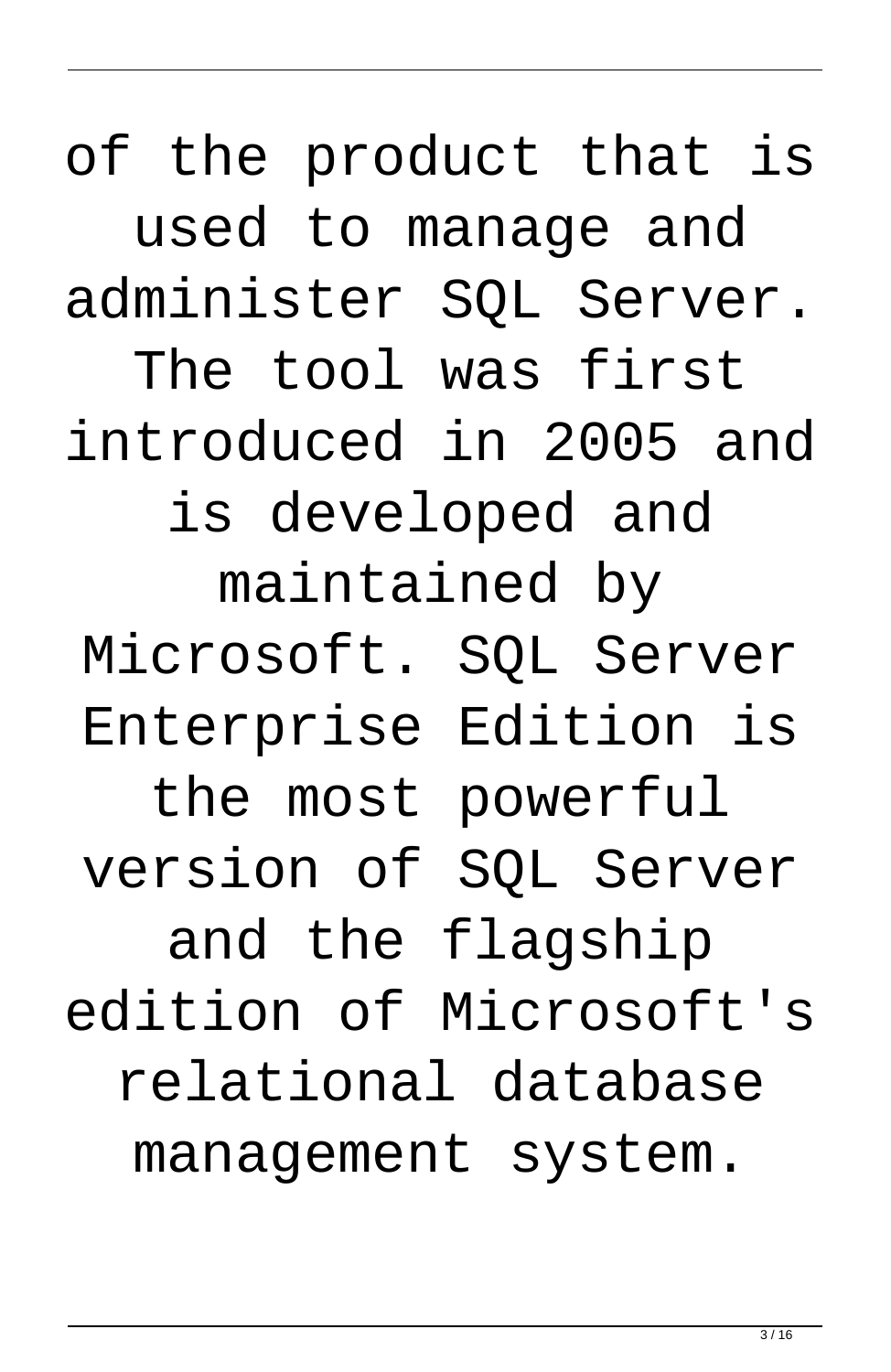Explore the latest features in SQL Server 2016. Built for highperformance and dataintensive computing, SQL Server 2016 delivers faster performance, more flexible management, and enhanced analytics. Server Manager Version : Microsoft SQL Server 2016 (SP1-CU4) (KB3096866) Code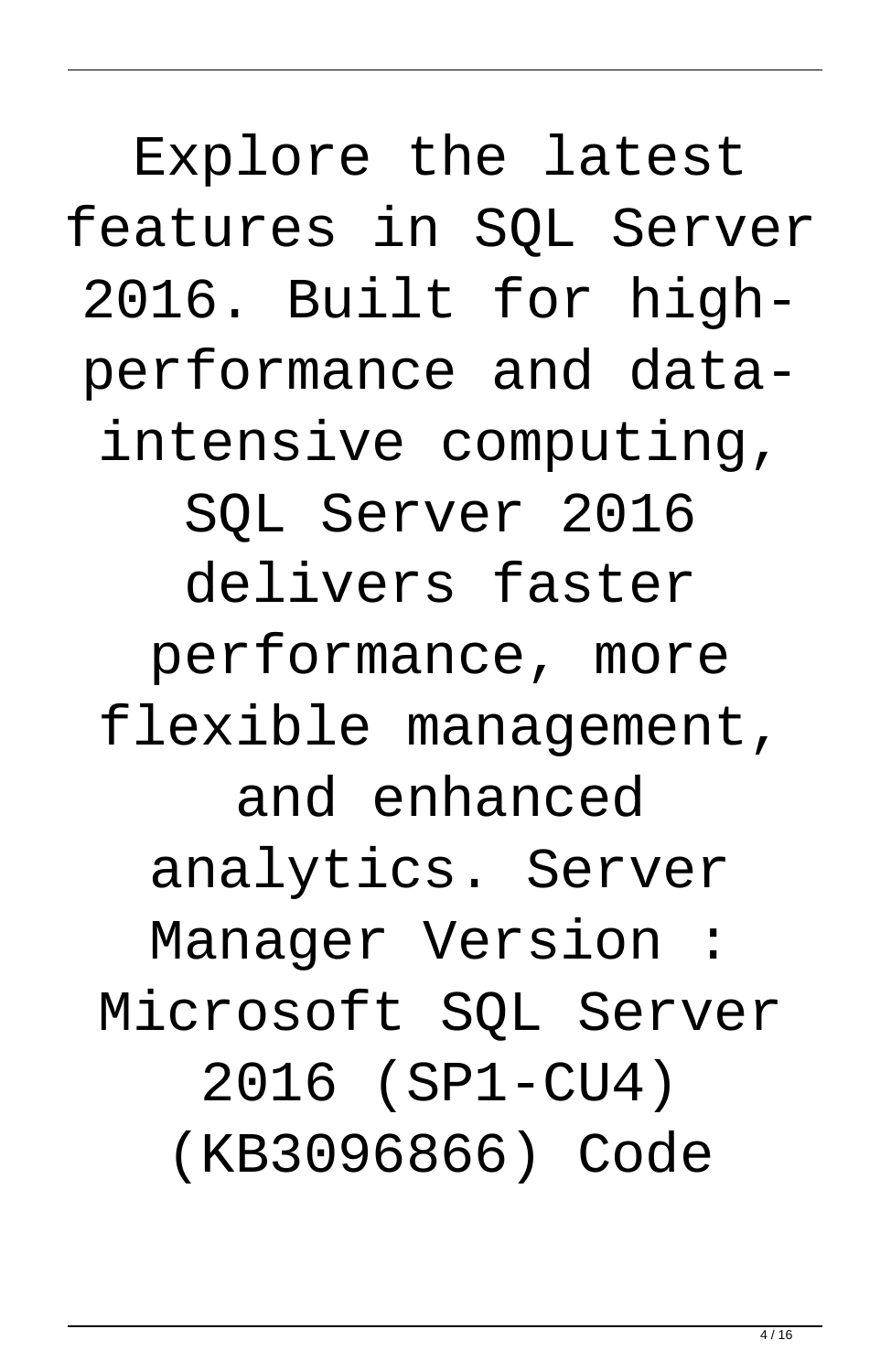Edition : Enterprise Size : 8.0GB (1,922,850,569 bytes)

Product version :

11.0.5150.0 Product

## code :

1Y87U5H4WS8PAA9EC

tutorial of soft4all

2012 enterprise keygen

Microsoft SQL Server

Database Engine Server

: 2008 R2 Database

Engine : 11.0.5156.0

Microsoft SQL Server

Database Engine Server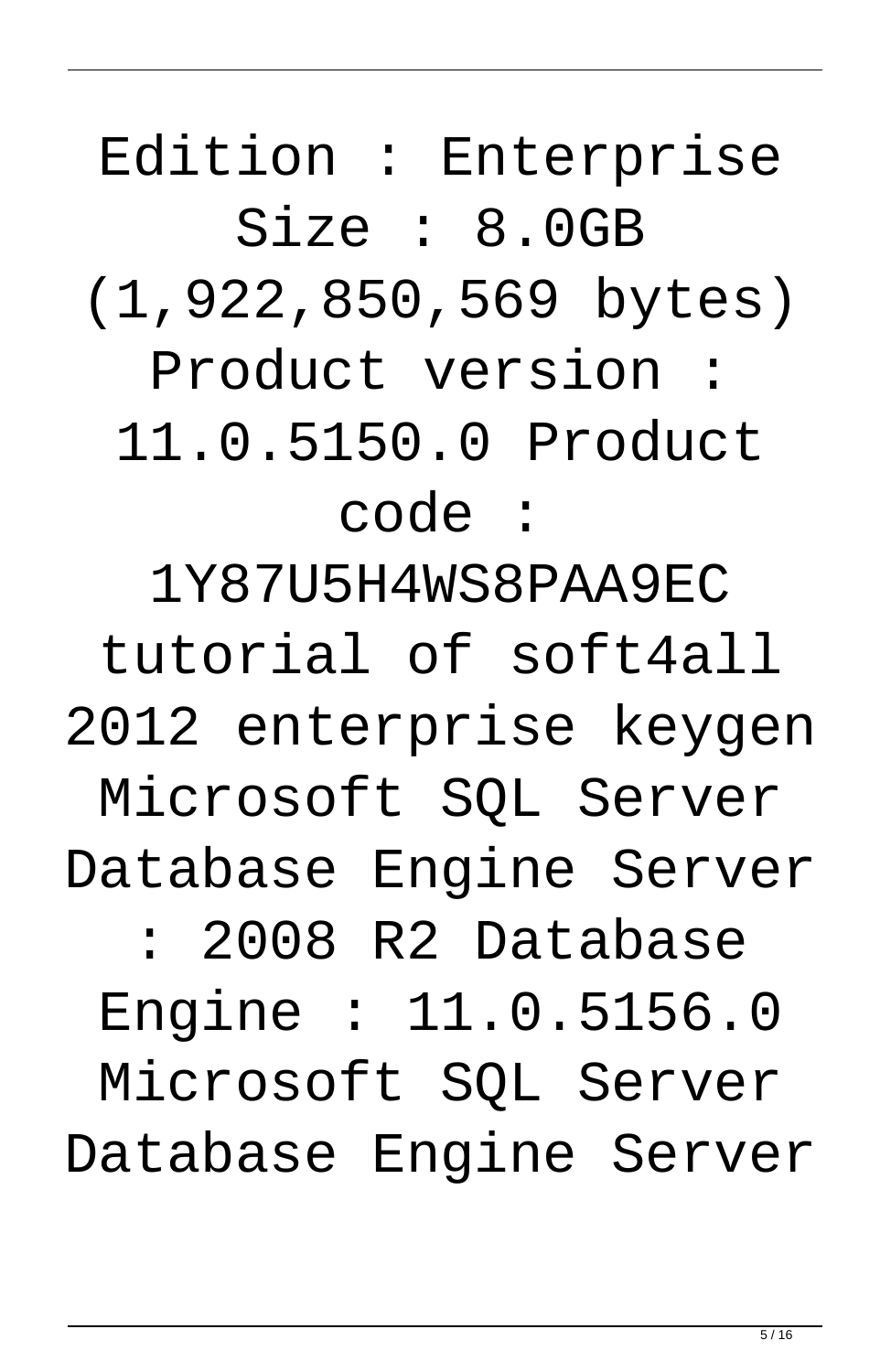: 2008 R2 Database Engine : 11.0.5156.0 Microsoft SQL Server Management Studio (SSMS) is the most popular version of the product that is used to manage and administer SQL Server. The tool was first introduced in 2005 and is developed and maintained by Microsoft. Microsoft SQL Server Management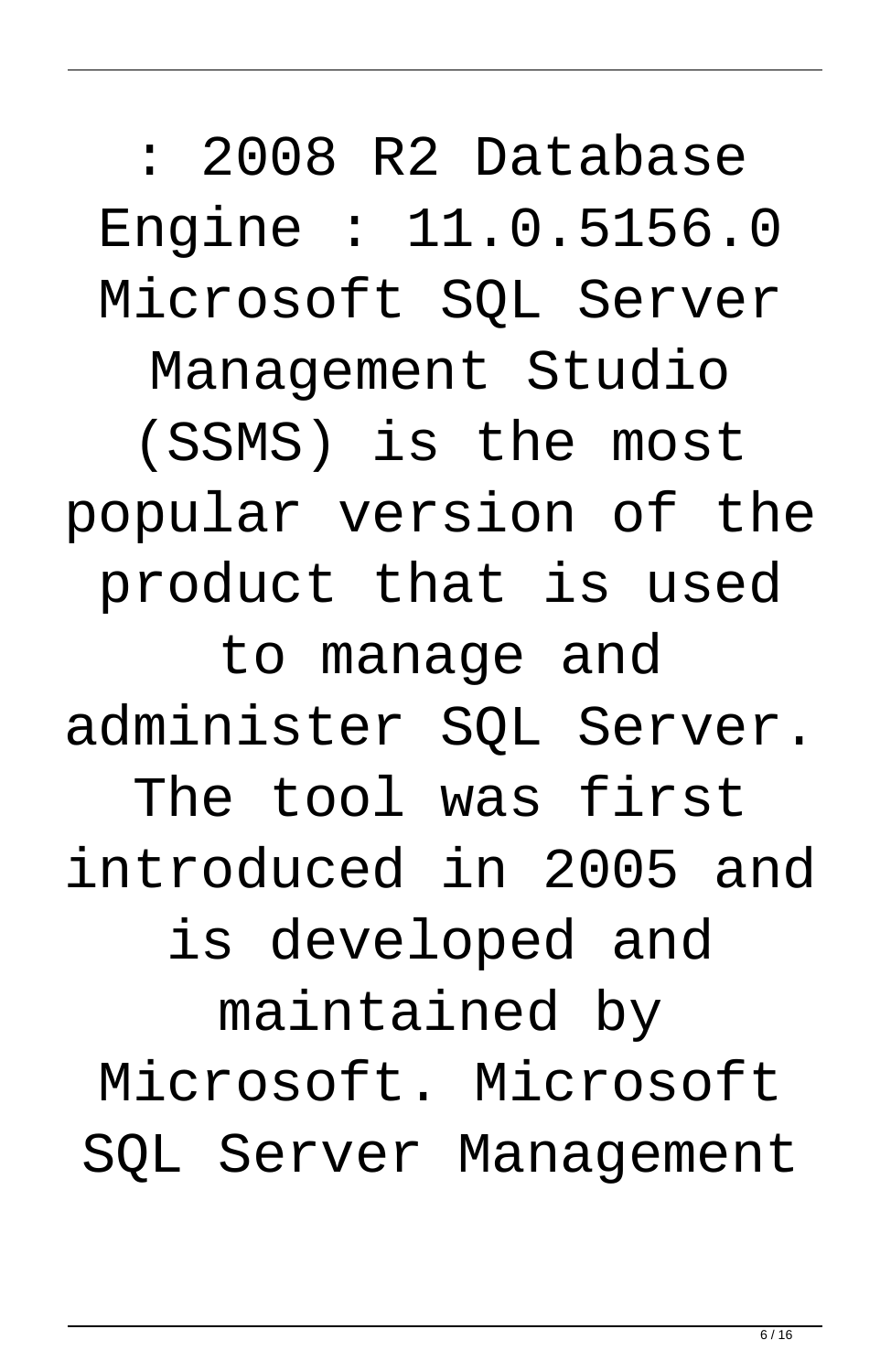Studio (SSMS) is the most popular version of the product that is

used to manage and administer SQL Server.

The tool was first introduced in 2005 and is developed and

maintained by

Microsoft. Microsoft

SQL Server Management

Studio (SSMS) is the

most popular version

of the product that is

used to manage and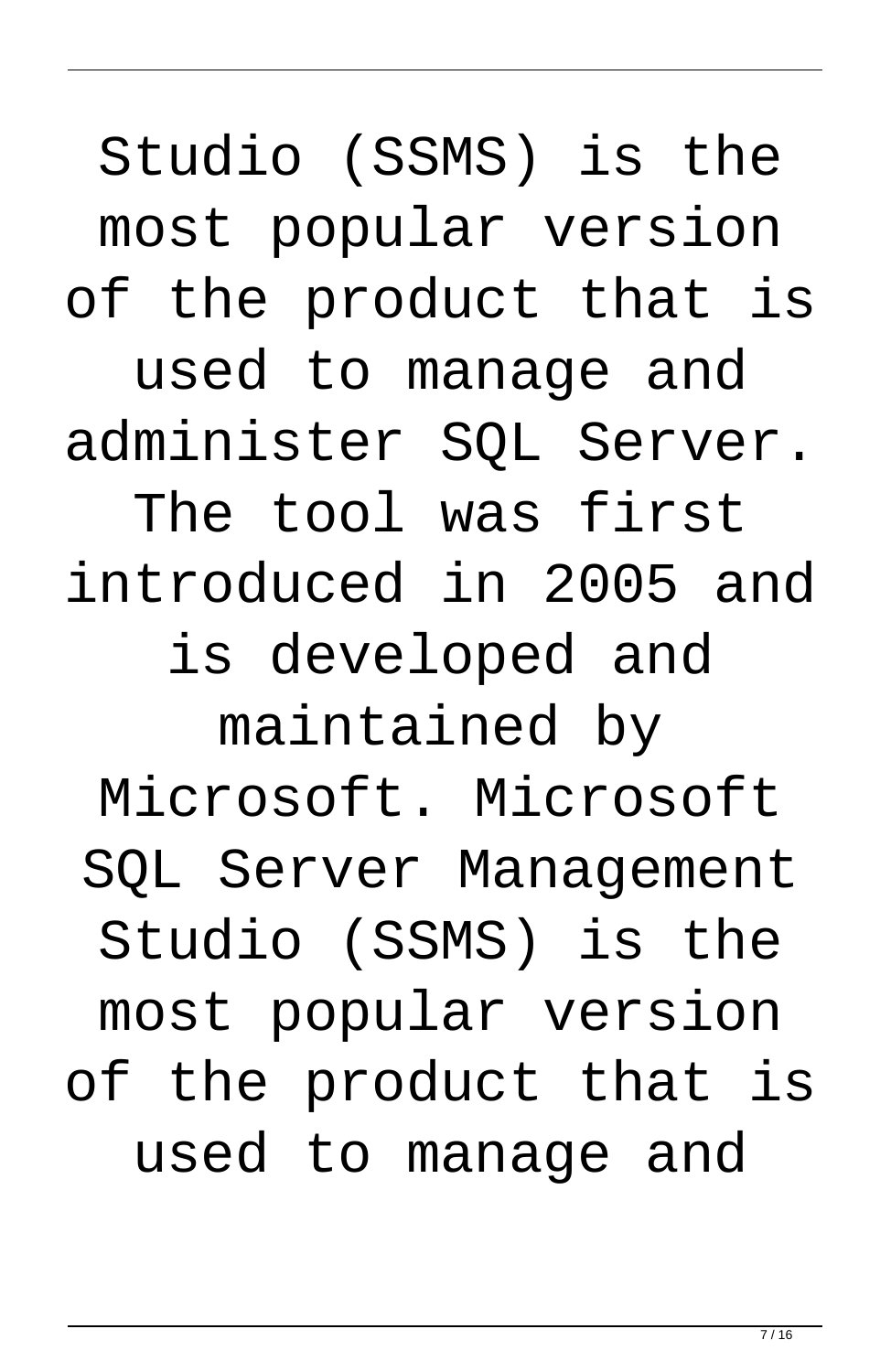administer SQL Server. The tool was first introduced in 2005 and is developed and maintained by Microsoft. Microsoft SQL Server Management Studio (SSMS) is the most popular version of the product that is used to manage and administer SQL Server. The tool was first introduced in 2005 and is developed and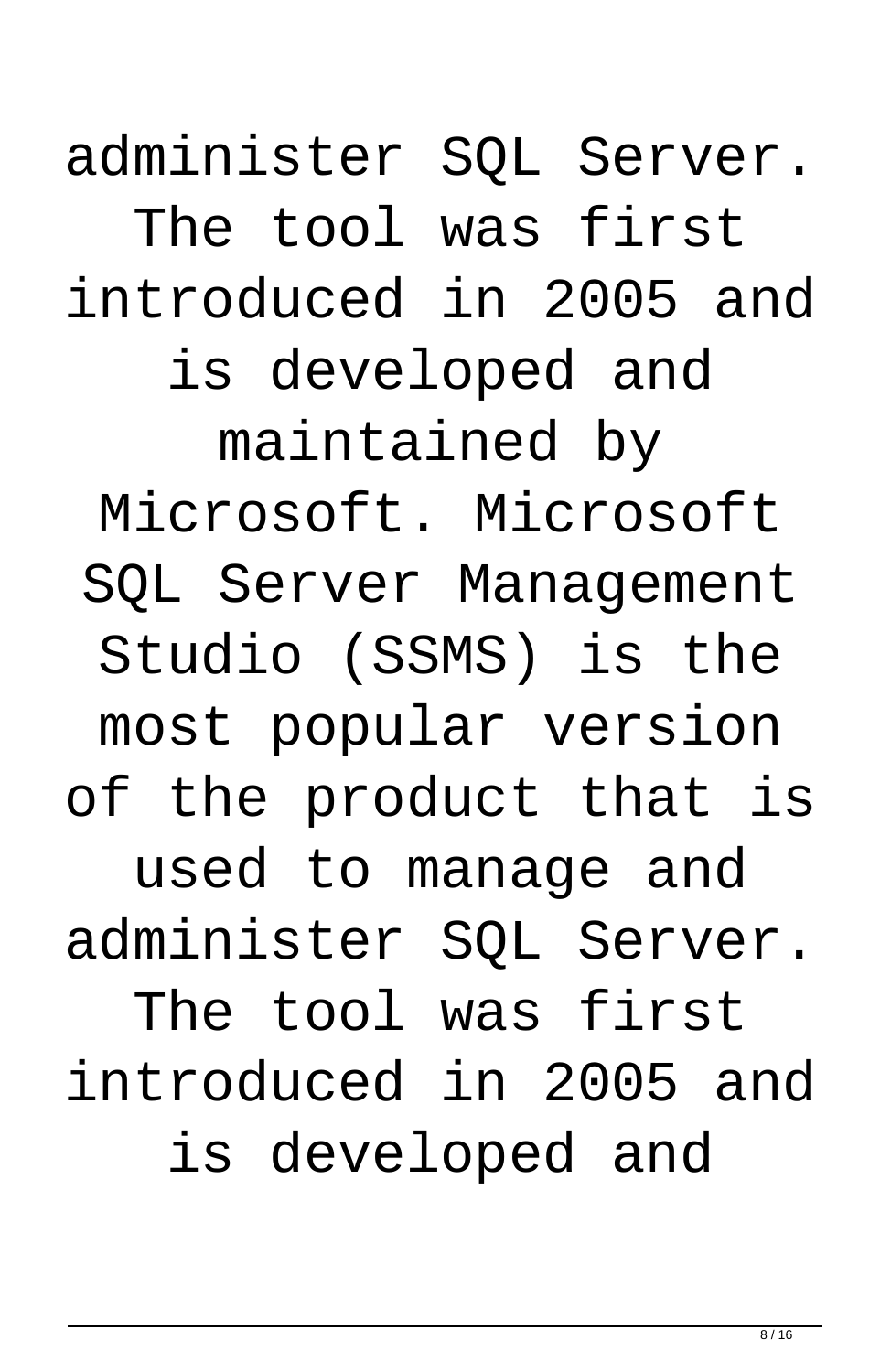maintained by Microsoft. Epicor excel vba macro ui Microsoft SQL Server Database Engine Server : 2008 R2 Database Engine : 11.0.5156.0 Microsoft SQL

A: You can execute this commands to get the account name, to get this the user you need to be in the "sysadmin" role: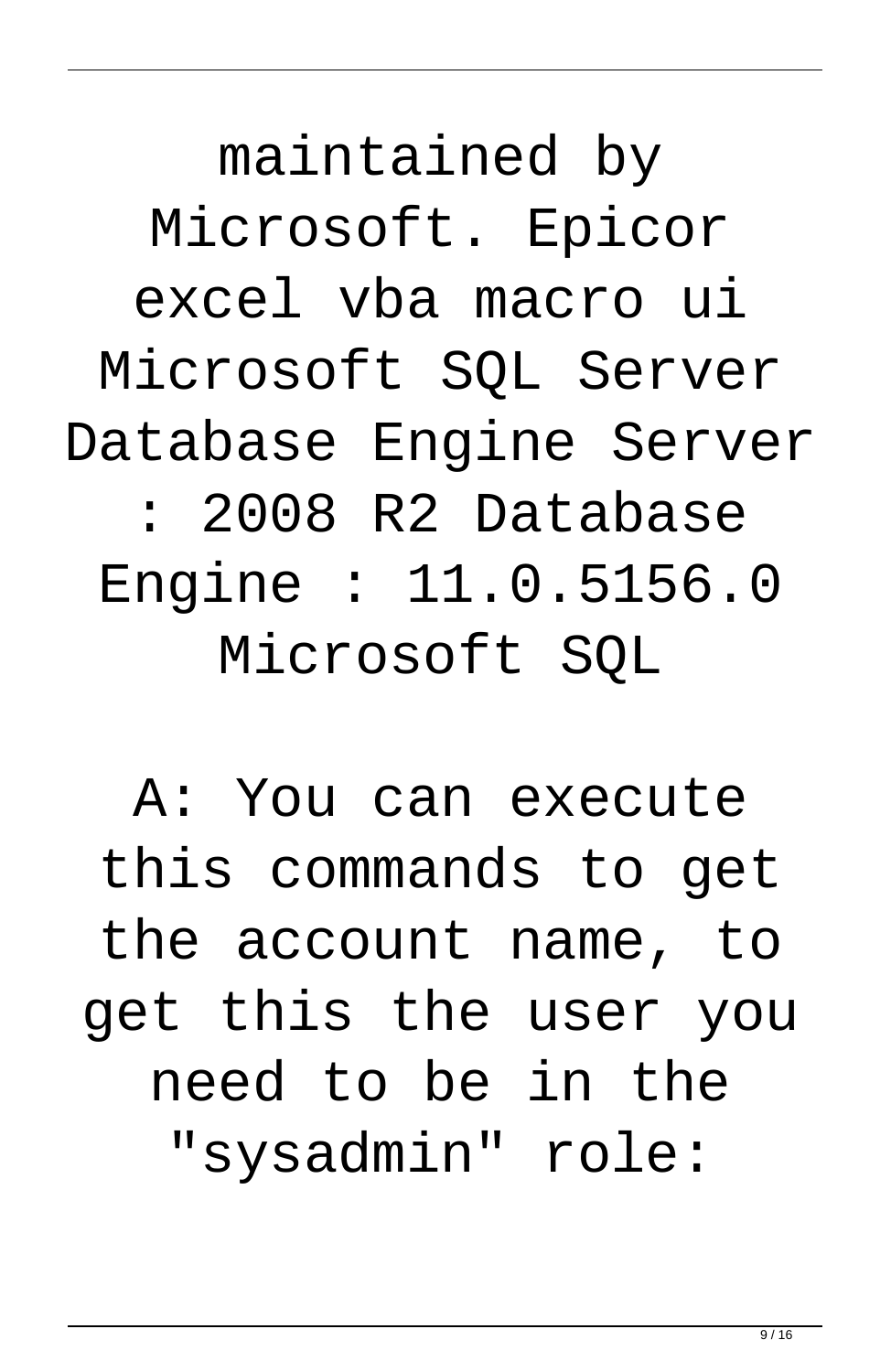sp\_helppwd sp\_helpsrvrolemember I tested with the following roles: sysadmin service\_admin service console admin db\_owner

db\_securityadmin I get the results for all

three commands: sysadmin service\_admin service console admin It looks like the following roles already have this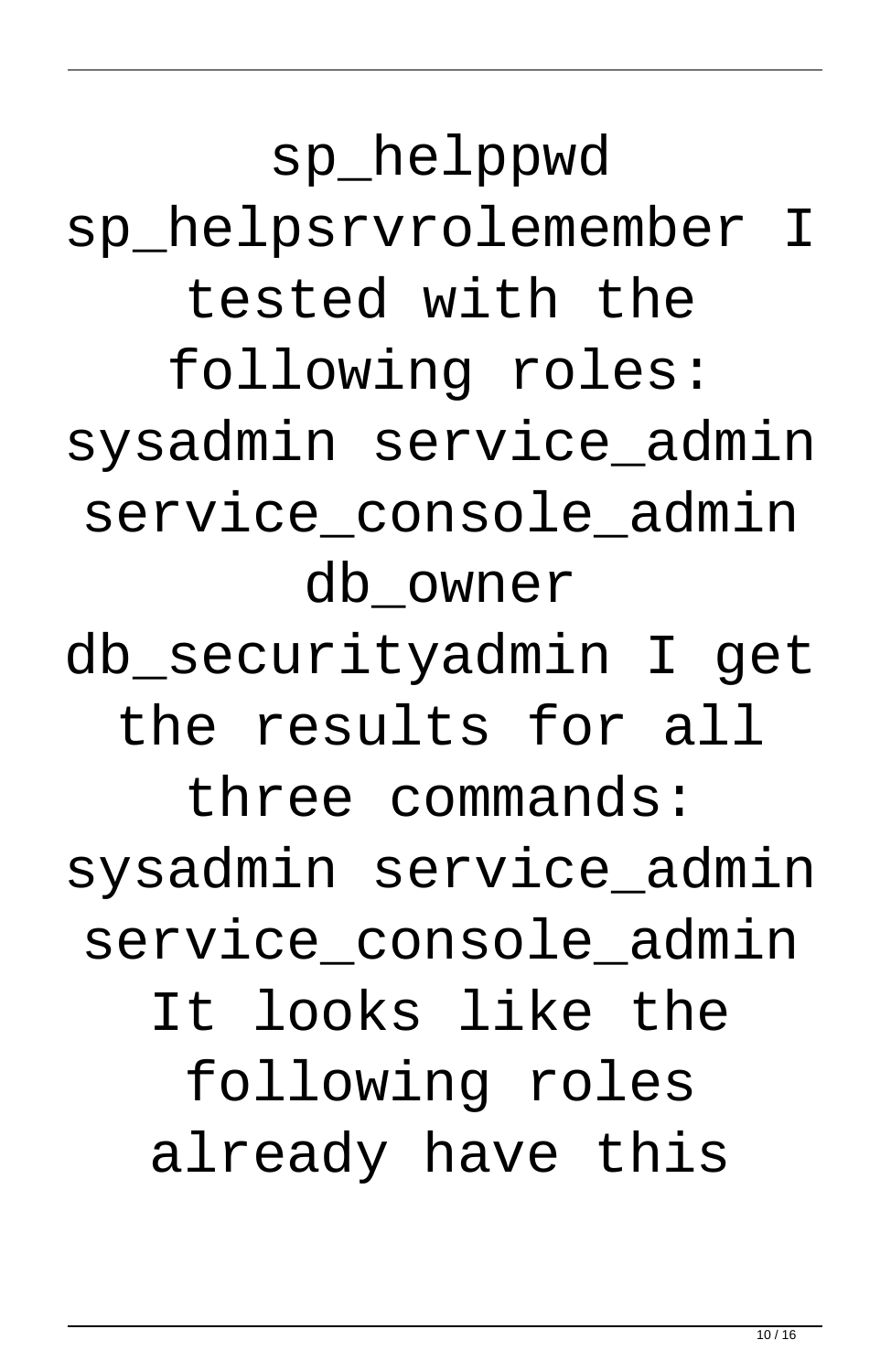Now on Tap! 16 Twitter Tips That Could Make You a Better Networker

Remember that special time when you realized that you could tell so

on Tap! 16 Twitter Tips That Could Make

You a Better Networker

db\_securityadmin Now

service\_console\_admin

db\_owner

system view: sysadmin service admin

information in their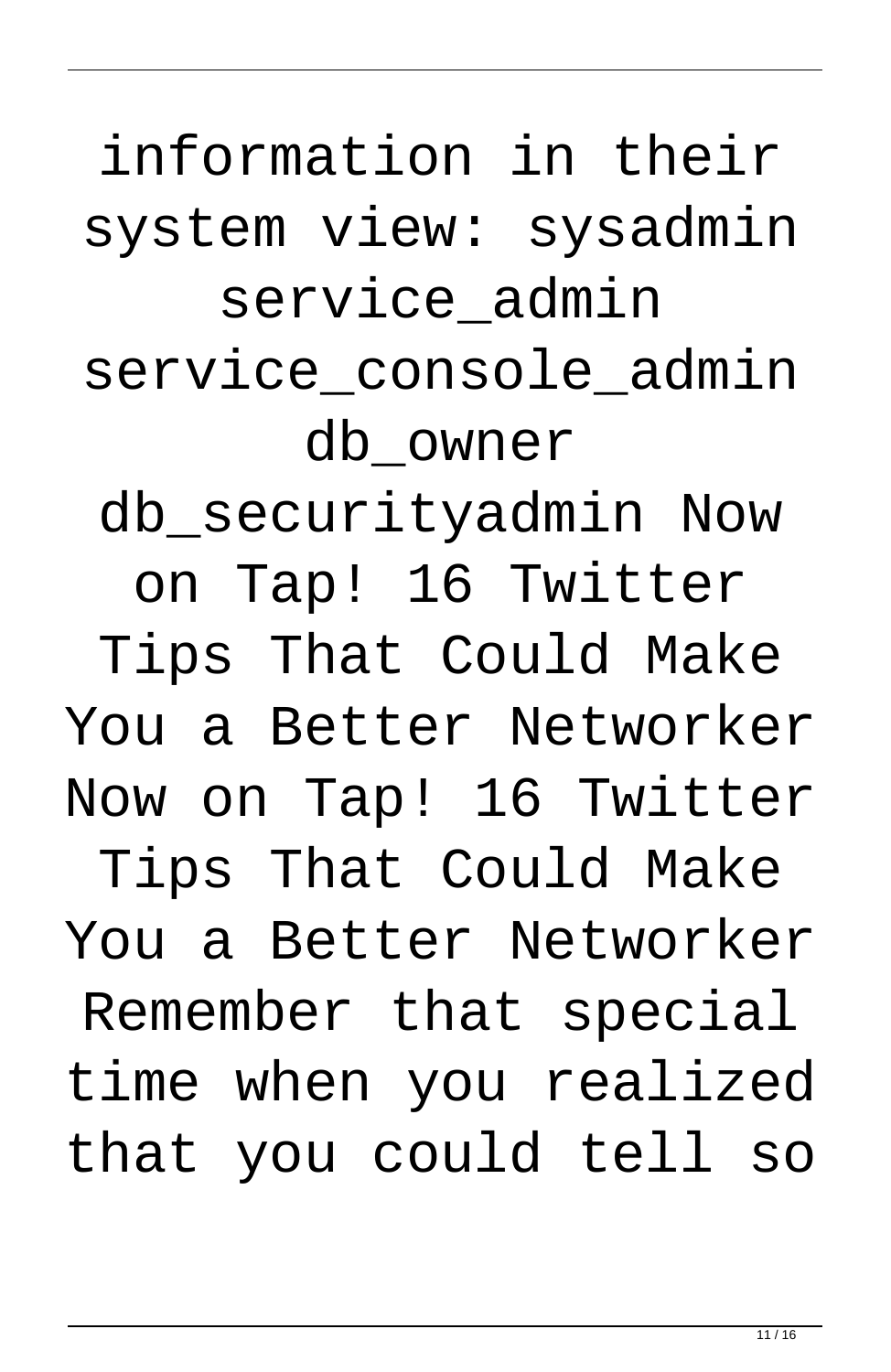much about a person by their Twitter bio? Or

that you could even

use Twitter for job

hunting? That you didn't even know how

to navigate the interface? Well, the good news is, there's

a multitude of resources out there to help you learn all of

the ins and outs of Twitter. For instance, these Twitter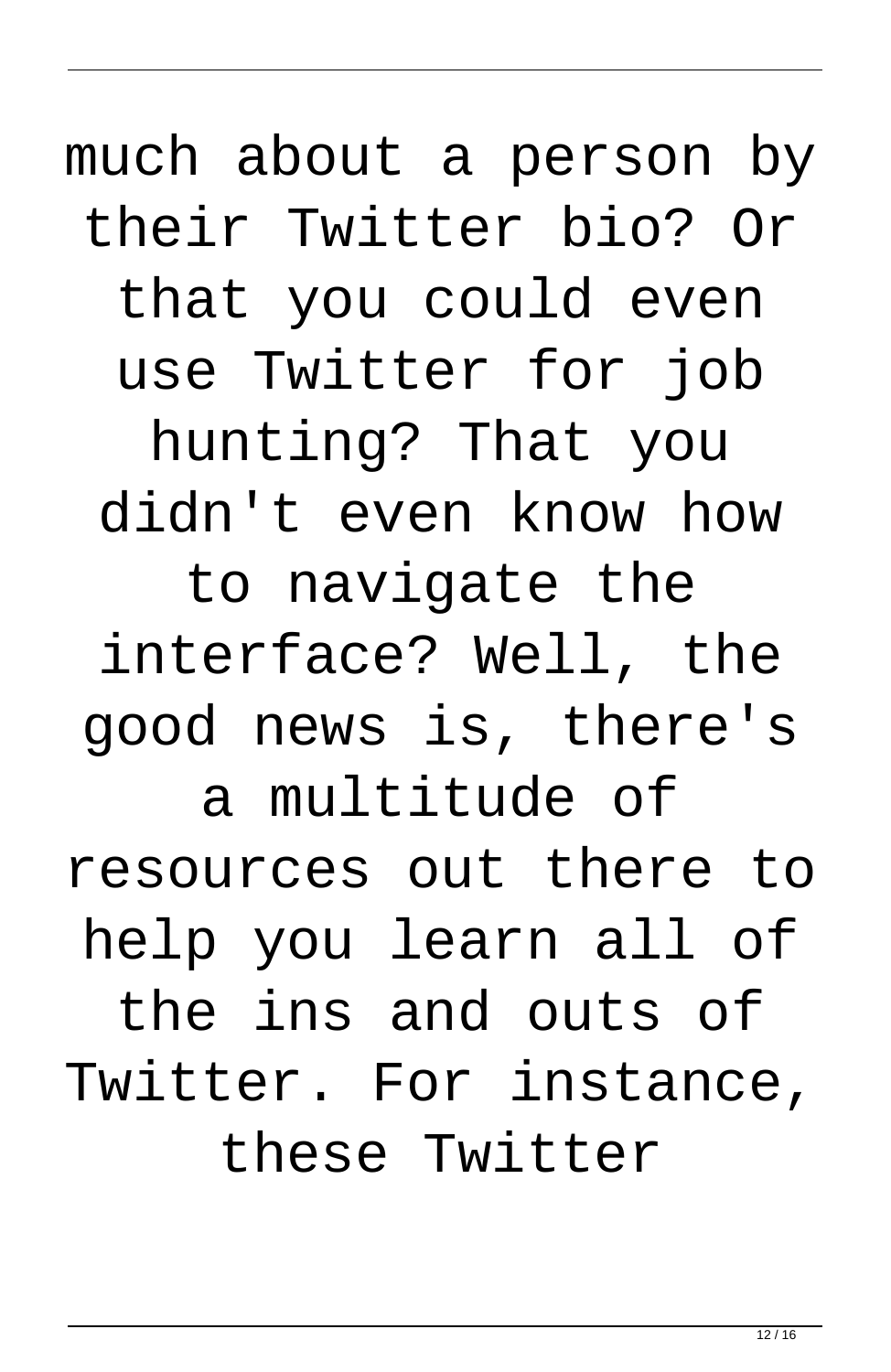networking tips: 8. Keep Your Profile Visible Whether you're a member of a professional organization, are looking for a job, or just want to expand your network, make sure that your profile is visible to the world so that people can connect with you, and you can connect with them. When you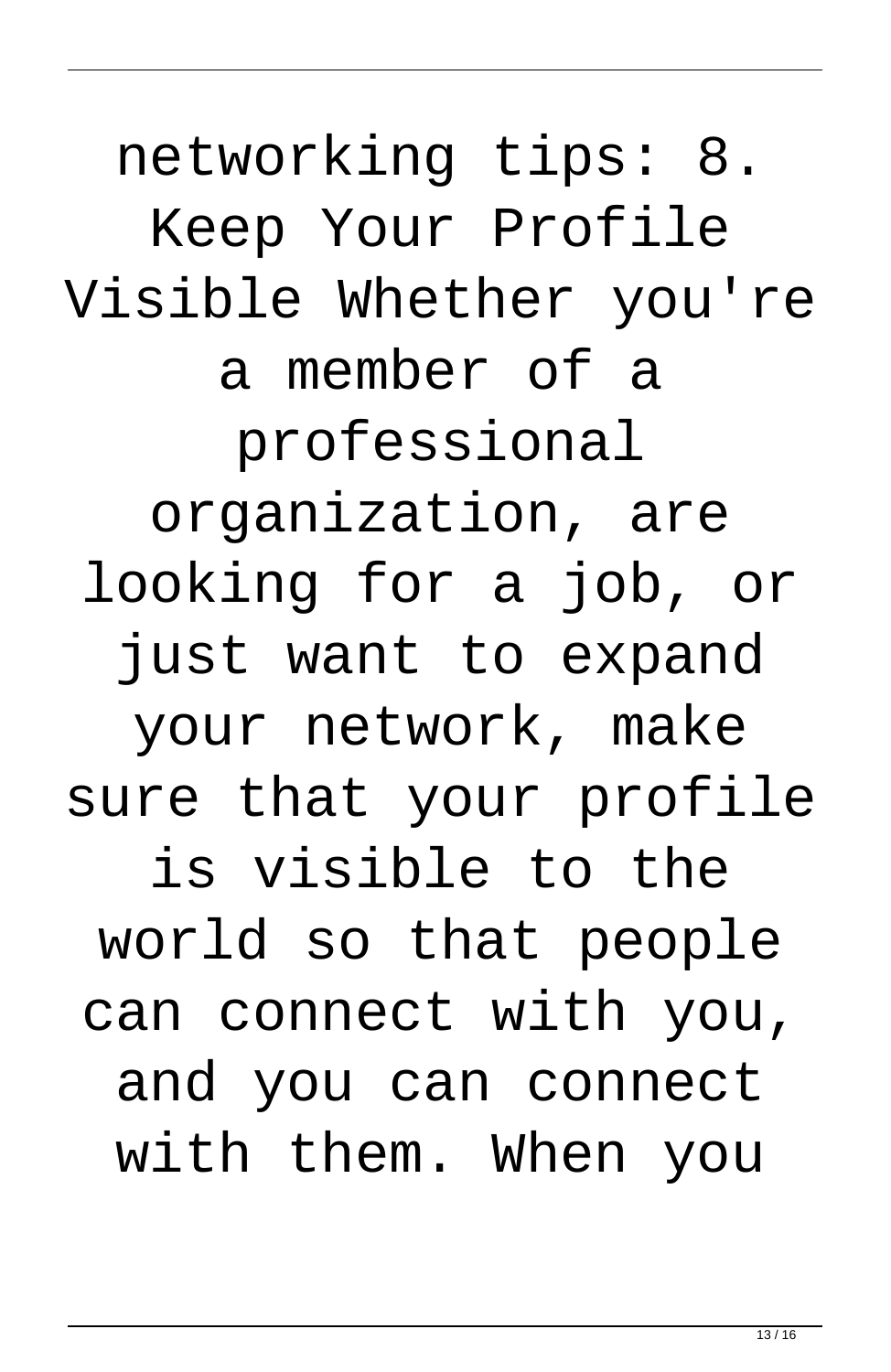first join Twitter, you are prompted to

enter your profile

information. This includes your profile photo, a description

of your background and/or job experience,

your followers, your

list of people you follow, and the links that you want people

to click if they follow you. While it may seem that there is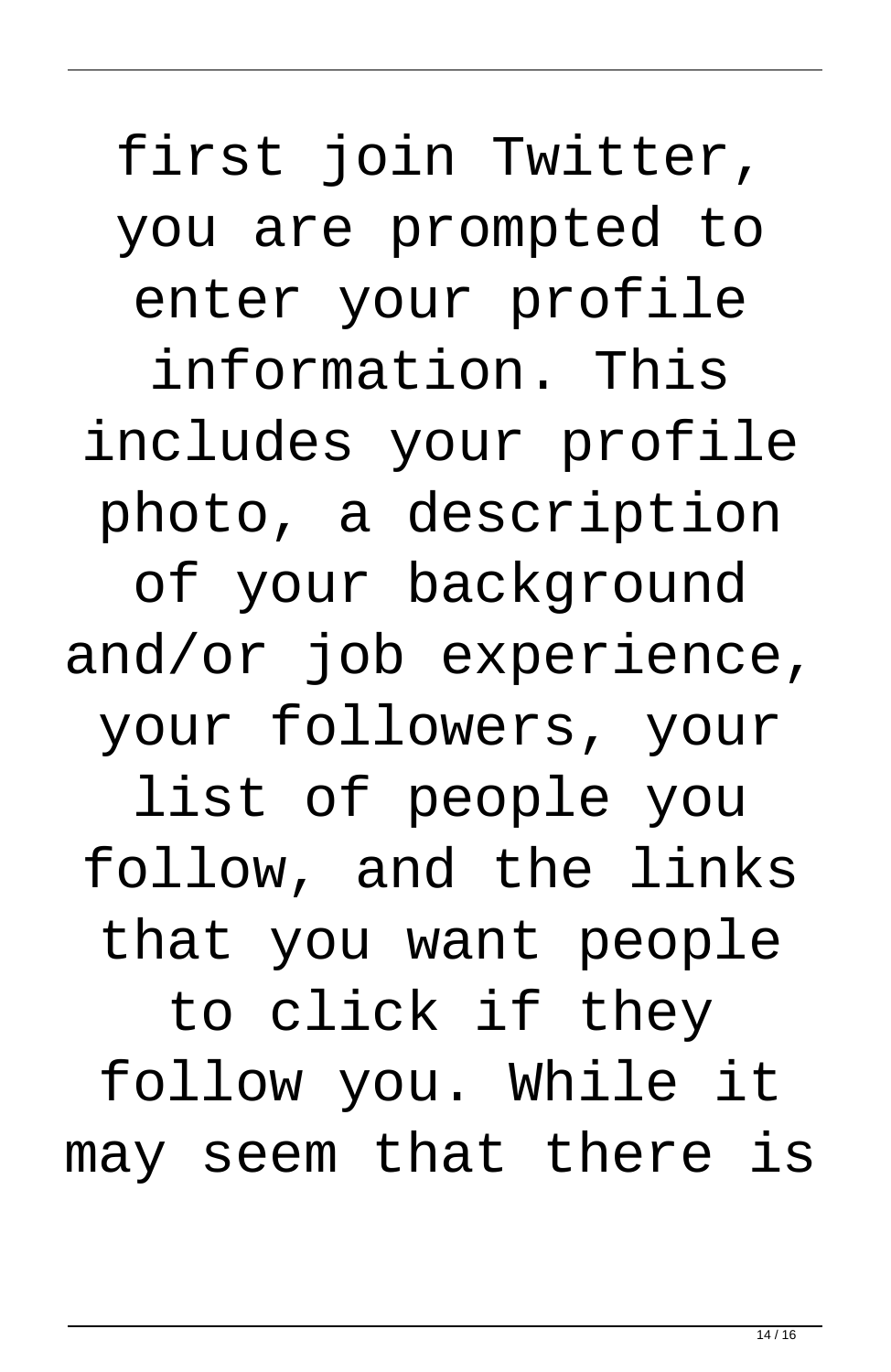a lot to consider,

it's not hard to make

a thorough profile.

Here are some important components to include on your Twitter profile: Your bio Your interests, links, and favorite

things Your work history Your favorite books, movies, and TV shows A link to your company website Your Twitter profile